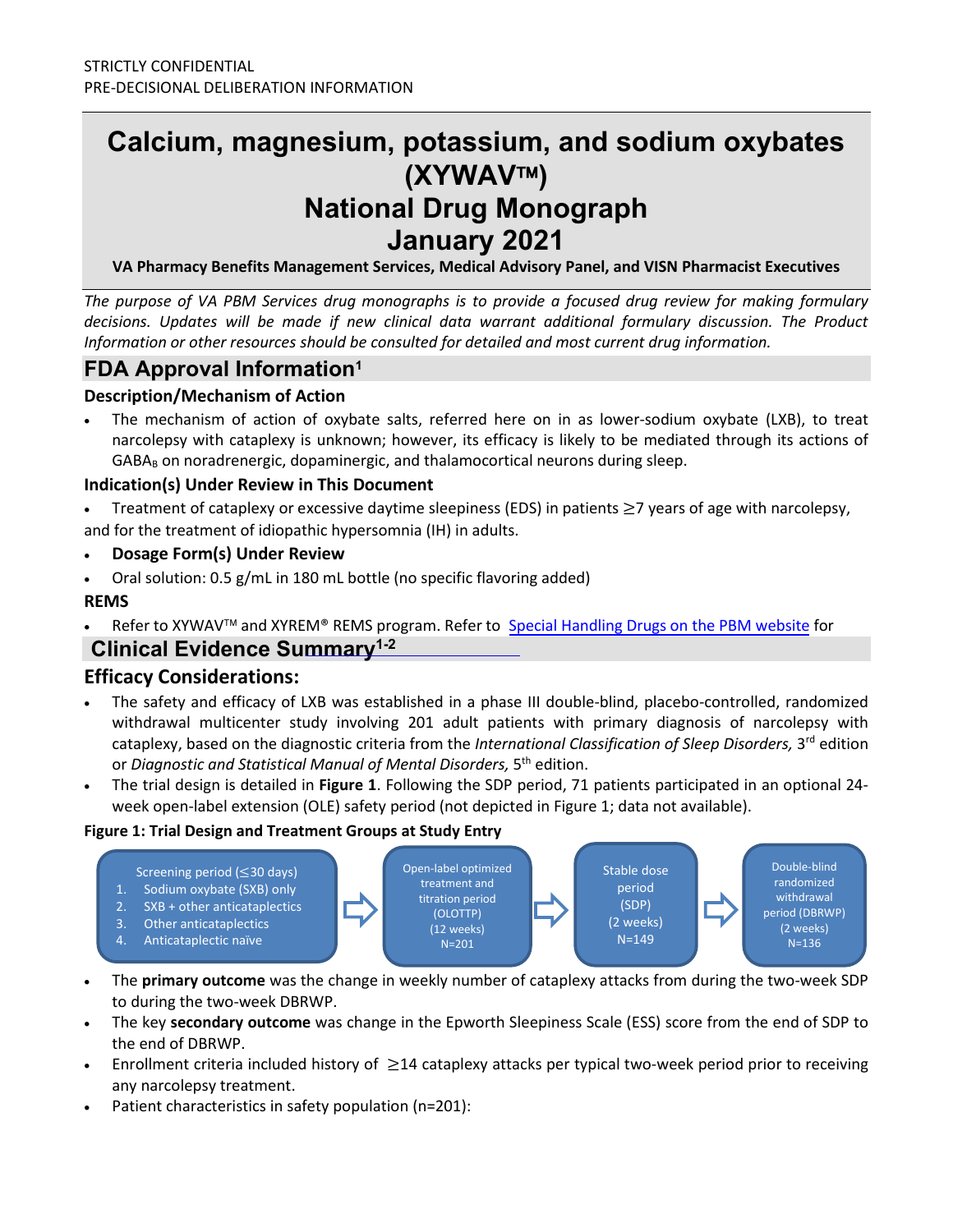#### STRICTLY CONFIDENTIAL PRE-DECISIONAL DELIBERATION INFORMATION Generic Drug Name Monograph

- $\degree$  Age (mean): 37.2 years (18-70); Sex (female): 60.7%; Race (white): 88.1%
- <sup>o</sup> Disrupted nightmare sleep (63%); sleep-related hallucinations (60%); and sleep paralysis (60%); hypertension (17.4%); diabetes mellitus (3%); obesity (7.0%).
- $\circ$  At study entry, the median (minimum, maximum) dose of SXB was 7.5 (4.5, 9.0) g/night.
- $\circ$  Overall, 60% of patients (n=121) were taking other medications for treatment of narcolepsy symptoms including amphetamines (~11%), methylphenidates (~13%), modafinil/armodafinil (~29%); or a combination of these agents (7%).
- Other anticataplectics included (in order from most common to least common): selective serotoninnorepinephrine reuptake inhibitors (SSNRIs)/selective norepinephrine reuptake inhibitors (SNRIs); tricyclic antidepressants (TCAs); selective serotonin reuptake inhibitors (SSRIs); pitolisant; and other antidepressants.
- All patients taking SXB were transitioned gram per gram to the same dose of LXB and increased at the investigator's discretion to a maximum of 9.0 gram/night, if required.
- Patients naïve to SXB were initiated on LXB 4.5 gram/night, given as one 2.5-gram dose, followed by another 2-gram dose 2-4 hours later to a maximum of 9.0 gram/night.
- Efficacy Outcomes **(Refer to Table 1)**: LXB significantly reduced the weekly cataplexy scores, 95% CI [-6.04, 1.50] and ESS scores, 95% CI [-4.0, -1.0] compared to placebo.
- Post-hoc analysis: During DBRWP, the median number of cataplexy-free days per week was 3.5 in weeks 1 and 2 in the placebo groups compared to 5 and 5.6 days for patients randomized to LXB during week 1 and 2, respectively. At study entry, patients taking SXB reported 5-6 days of cataplexy-free days per week.
- Most patients randomized to the LXB group reported better patient global impression of change (PGIc) ratings, SF-36 physical component summary scores, and SF-36 mental component summary scores.
- The percentage of patients taking stimulants and/or wake-promoting agents (WPA) remained the same throughout the entire study. Doses of stimulants/WPAs remained generally the same except an amphetamine dose was decreased in week 7 for one patient; and methylphenidate was replaced with amphetamine at week 14 in another patient.

#### **Table 1: Lower Sodium Oxybate (LXB) Efficacy Results**

| <b>Efficacy Measures</b>                          | <b>PLC (n=65)</b> | $LXB$ (n=69) |  |  |
|---------------------------------------------------|-------------------|--------------|--|--|
|                                                   | <b>Mean (SD)</b>  | Mean (SD)    |  |  |
| <b>Average Weekly Number of Cataplexy Attacks</b> |                   |              |  |  |
| Baseline (2 weeks of the SDP)                     | 7.2(14.4)         | 8.9(16.8)    |  |  |
| Change from baseline to 2 weeks of the DBRWP      | 11.5(24.8)        | 0.1(5.8)     |  |  |
| <b>Epworth Sleepiness Score</b>                   |                   |              |  |  |
| Baseline (2 weeks of the SDP)                     | 12.6(5.5)         | 13.6(5.3)    |  |  |
| Change from baseline to 2 weeks of the DBRWP      | 3.0(4.7)          | 0.0(2.9)     |  |  |

# **Safety Considerations:**

- One or more treatment emergent adverse events (TEAEs) was reported by 76% of the study population including headache (20%), nausea (13%), dizziness (10%), and worsening of cataplexy (10%). Due to the trial design, adverse events reported may not be exclusively related to the administration of LXB since anticataplectics were tapered and stopped during the OLOTTP. However, TEAEs were reported more commonly in both the other anticataplectics and anticataplectic naïve groups, suggesting that the tolerability of LXB is similar to that of SXB.<sup>4-5</sup>
- In the DBWRP safety population, one or more TEAEs occurred in 34% and 19% of patients taking placebo and LBX, respectively.
- **Serious Adverse Events / Deaths / Discontinuation**
	- <sup>o</sup> Fifty-two patients (26%) discontinued treatment prior to reaching the SDP. Nineteen (36.5%) discontinuations were due to adverse events, with the most common being cataplexy.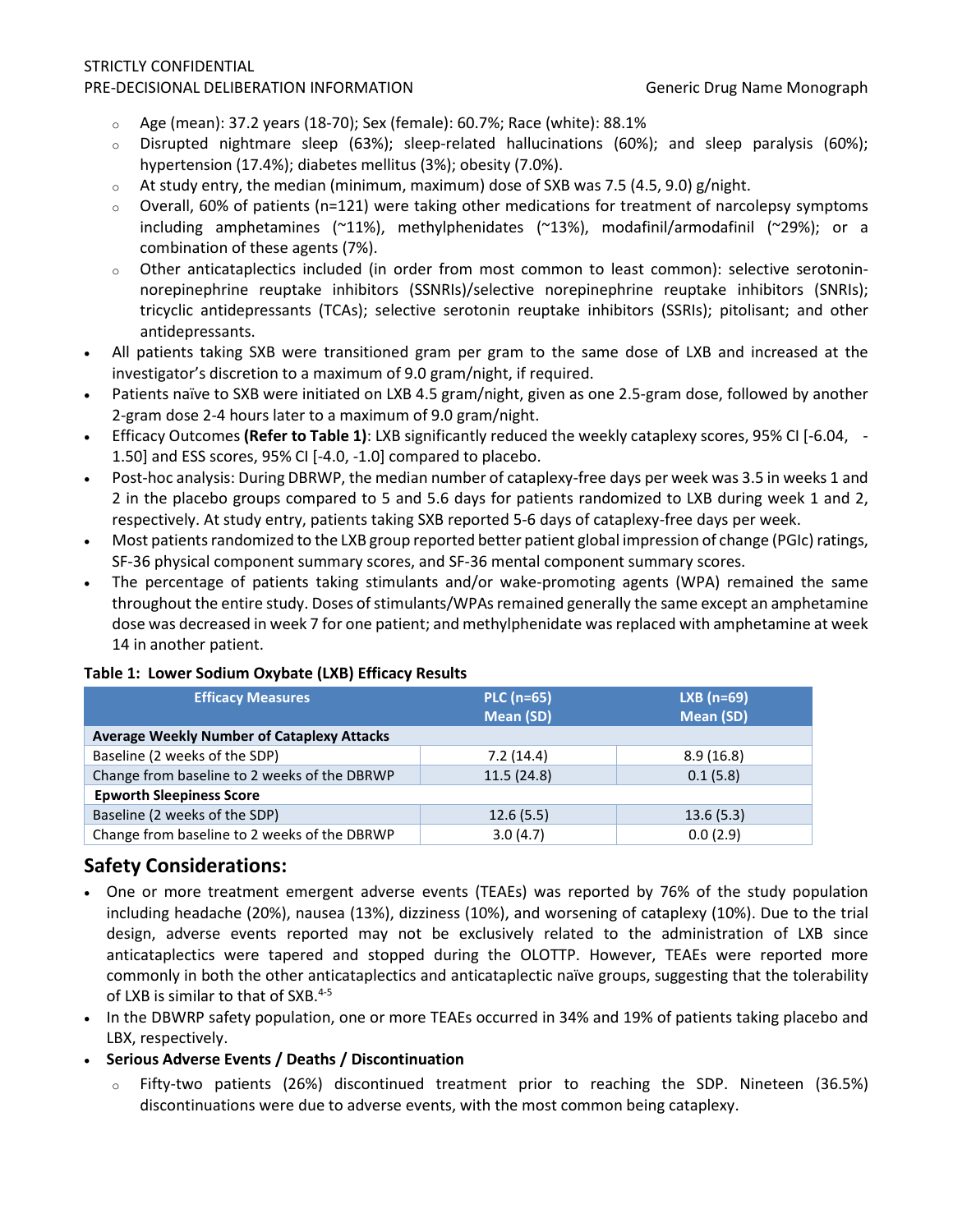# **Other Considerations**<sup>1-3,6</sup>

#### • **Boxed warnings:**

- o **Central nervous system (CNS) depression:** LXB is a CNS depressant. Clinically significant respiratory depression and obtundation may occur in patients treated with LXB at recommended doses.
- o **Abuse and misuse:** The active moiety of LXB is oxybate or gamma-hydroxybutyrate (GHB). Abuse or misuse of illicit GHB, either alone or in combination with other CNS depressants, is associated with CNS adverse reactions, including seizure, respiratory depression, decreases in the level of consciousness, coma, and death.

#### • **Contraindications:**

- <sup>o</sup> Concomitant use with sedative-hypnotic agents or alcohol
- <sup>o</sup> Succinic semialdehyde dehydrogenase deficiency
- **Other warnings/precautions**:
	- <sup>o</sup> **CNS depression:** Respiratory depression and obtundation have occurred in patients taking LXB at recommended doses. The use of CNS depressants with LXB may increase the risk of respiratory depression, hypotension, profound sedation, syncope, and death. Empiric dose reduction or discontinuation of other CNS depressants is recommended if used in combination with LXB is required. If short-term use of an opioid is necessary, interruption of LXB treatment should be considered.
	- Abuse and misuse: LXB is a schedule III controlled substance. The active moiety is gammahydroxybutyrate (GHB) and is a schedule I controlled substance. Abuse may lead to adverse CNS effects, including seizure, respiratory depression, decreased consciousness, coma, and death.
	- <sup>o</sup> **Respiratory depression and sleep-disordered breathing:** LXB may impair respiratory drive. Increased apneas and desaturation events have been reported with LXB administration, occurring most frequently in those with sleep-related breathing disorders, commonly identified in obese patients, men, postmenopausal women not on hormone replacement therapy, and patients with narcolepsy.
	- <sup>o</sup> **Depression and suicidality:** Patients with a history of depression or suicidality should be monitored closely while taking LXB.
	- <sup>o</sup> **Other behavioral or psychiatric adverse reactions:** Patients should be monitored closely while taking LXB.
	- Parasomnias including sleepwalking episodes can occur and should be thoroughly evaluated.
- **Drug interactions:** Similar to sodium oxybate (Xyrem™), a drug-drug interaction exists between divalproex sodium and LXB, increasing systemic exposure of GHB. Therefore, it is recommended to empirically reduce the dose of LXB by at least 20% when used in combination with divalproex sodium.

# **Other Considerations**<sup>1-3,6</sup>

- Pharmacokinetics are largely similar to that of SXB. However, in the fasted state, LXB has a lower C<sub>max</sub> when compared to SXB. In phase I studies, this lower  $C_{\text{max}}$  was associated with lower incidences of nausea and vomiting.7
- **Special populations**
	- <sup>o</sup> **Pregnancy:** No data regarding the utilization of LXB or SXB in pregnant women. In pregnant rats and rabbits, the administration of up to 1000 mg/kg/day produced no clear evidence of developmental toxicity; however, increased stillbirths and decreased offspring postnatal viability and growth were observed.
	- <sup>o</sup> **Breastfeeding:** GHB is excreted in human milk. There is insufficient data regarding the administration to breastfed infants and milk production in nursing mothers.

#### • **Storage/administration**

- <sup>o</sup> Store at room temperature.
- $\circ$  Each dose should be diluted with % cup of water in provided empty pharmacy containers.
- <sup>o</sup> Diluted solution should be used within 24 hours.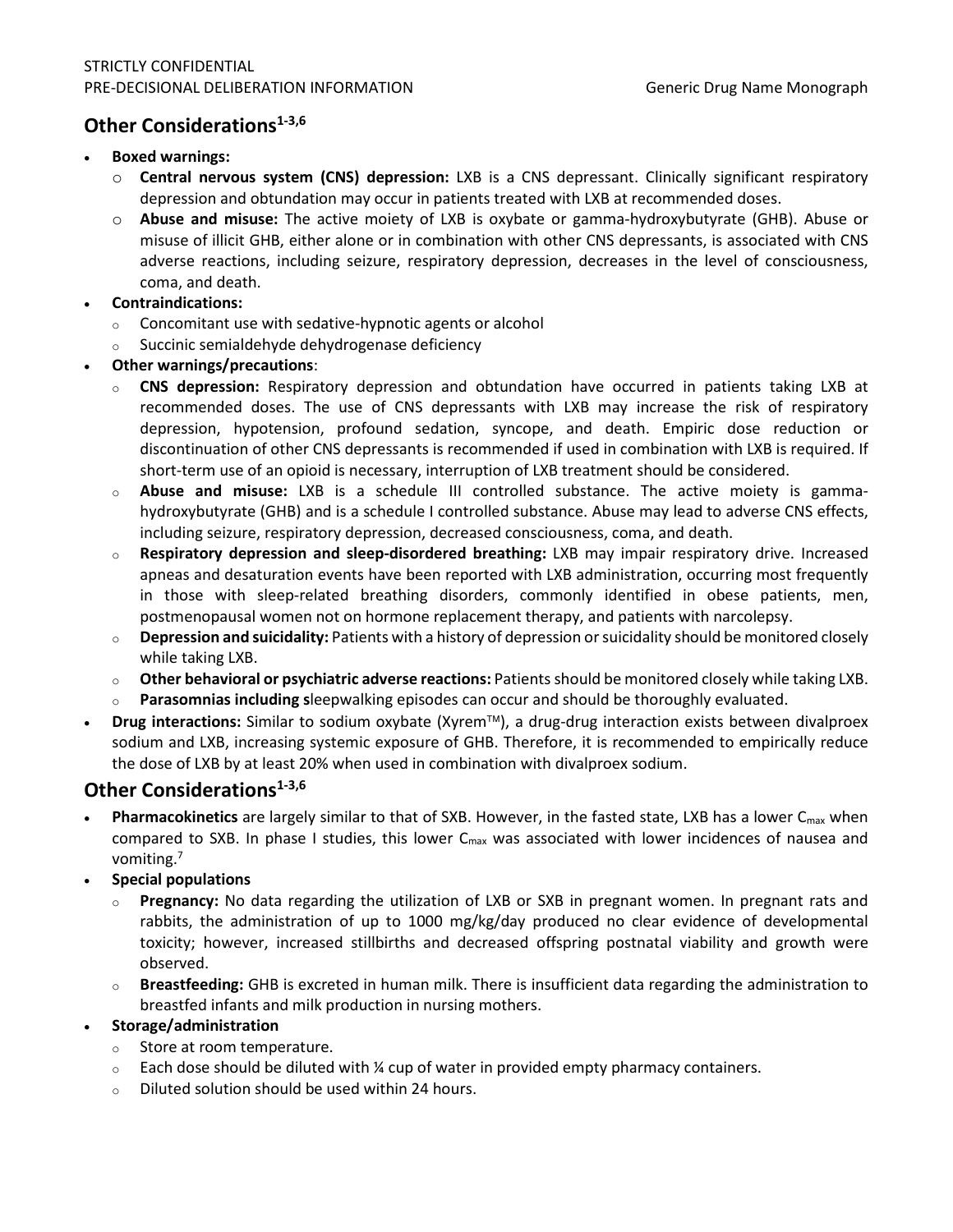#### STRICTLY CONFIDENTIAL PRE-DECISIONAL DELIBERATION INFORMATION Generic Drug Name Monograph

 $\circ$  Dose should be administered at bedtime, on an empty stomach, at least two hours after eating, while patient is lying down in bed. The second dose should be administered 2.5-4 hours after the first, in the same manner.

# **Other Therapeutic Options**<sup>1,3-6,8-12</sup>

Alternative treatments for cataplexy and EDS in narcolepsy are listed in **Table 2** below, though no head-to-head studies between any of the agents exist.

| <b>Drug</b>                                                      | <b>Formulary</b>                      | <b>FDA-Approved</b>                                                                                        | <b>Other Considerations</b>                                                                                                                                                                                                                                                                                                                                                                          |
|------------------------------------------------------------------|---------------------------------------|------------------------------------------------------------------------------------------------------------|------------------------------------------------------------------------------------------------------------------------------------------------------------------------------------------------------------------------------------------------------------------------------------------------------------------------------------------------------------------------------------------------------|
| Calcium,<br>magnesium,<br>potassium, sodium<br>oxybates (Xywav™) | <b>Status</b><br><b>TBD</b>           | <b>Indications</b><br>Treatment of<br>cataplexy or EDS in<br>narcolepsy in those<br>$\geq$ 7 years of age  | • Must use the diluted solution within 24 hours<br>• REMS program<br>• CNS depression, abuse and misuse, and restricted access<br>• Na content: 6-9 gram dose = 87-131 mg sodium<br>. In the fasted state, LXB has a lower Cmax than SXB, which was<br>associated with less nausea and vomiting in phase I clinical trials.<br>Clinical significance unknown.<br>• Schedule III controlled substance |
| sodium oxybate<br>(Xyrem®)                                       | PA-F                                  | Same as Xywav™                                                                                             | • Same as XYWAV™ except higher Na content<br>• Na content: 6-9 gram dose = $1,100$ -1640 mg sodium                                                                                                                                                                                                                                                                                                   |
| pitolisant (Wakix™)                                              | Non-<br>Formulary<br>with<br>criteria | Treatment of<br>cataplexy or EDS in<br>adults with<br>narcolepsy                                           | • FDA approved for the treatment of EDS or cataplexy<br>• No evidence of abuse, tolerance, rebound or withdrawal<br>• Long term safety and efficacy -unclear<br>• Avoid with other drugs known to prolong QT interval and centrally<br>acting H1 receptor antagonists<br>• Not a scheduled controlled substance                                                                                      |
| <b>CNS stimulants</b><br>(amphetamines,<br>methylphenidates)     | Dependen<br>t on drug                 | Treatment of<br>narcolepsy, daytime<br>sleepiness                                                          | • Boxed warning due to high potential for abuse, drug dependence,<br>and misuse may cause sudden death and serious CV adverse events<br>• Potential for serious psychological AEs in pts with preexisting psych<br>disorders<br>• Lowers seizure threshold<br>• Schedule II controlled substances                                                                                                    |
| solriamfetol<br>(Sunosi™)                                        | Non-<br>formulary<br>with<br>criteria | Improve wakefulness<br>in adults with EDS<br>associated with<br>narcolepsy or OSA                          | . Increase in BP and heart rate and psychiatric symptoms (dose<br>dependent)<br>• Long-term safety and efficacy-unclear<br>• Schedule IV controlled substance                                                                                                                                                                                                                                        |
| modafinil<br>(Provigil™) and<br>armodafinil<br>(Nuvigil™)        | Formulary                             | Improve wakefulness<br>in adults with EDS<br>associated with<br>narcolepsy, OSA, or<br>shift work disorder | • Potential teratogenicity including congenital cardiac anomalies<br>• Substrates, inducers and inhibitors of CYP450 isoenzymes<br>· Labeled warnings for Stevens-Johnson Syndrome, angioedema,<br>anaphylactoid reactions, and multi-organ hypersensitivity reactions<br>• Schedule IV controlled substance                                                                                         |

#### **Table 2: FDA Treatment Alternatives for Cataplexy and EDS in Narcolepsy**

# **Projected Place in Therapy**

- Narcolepsy is characterized by excessive daytime sleepiness, cataplexy, disrupted nighttime sleep, hallucinations, and sleep paralysis.<sup>13</sup> Prevalence of narcolepsy is  $\sim$  1 in every 2000 individuals. For FY 19, using ICD code G47.4 for narcolepsy, it is estimated that 6,367 Veterans have narcolepsy in the VA.<sup>14</sup>
- Narcolepsy Type 1 (NT1) which includes cataplexy, is the most common type, affecting approximately 25-50 people per 100,000 people.<sup>15</sup>